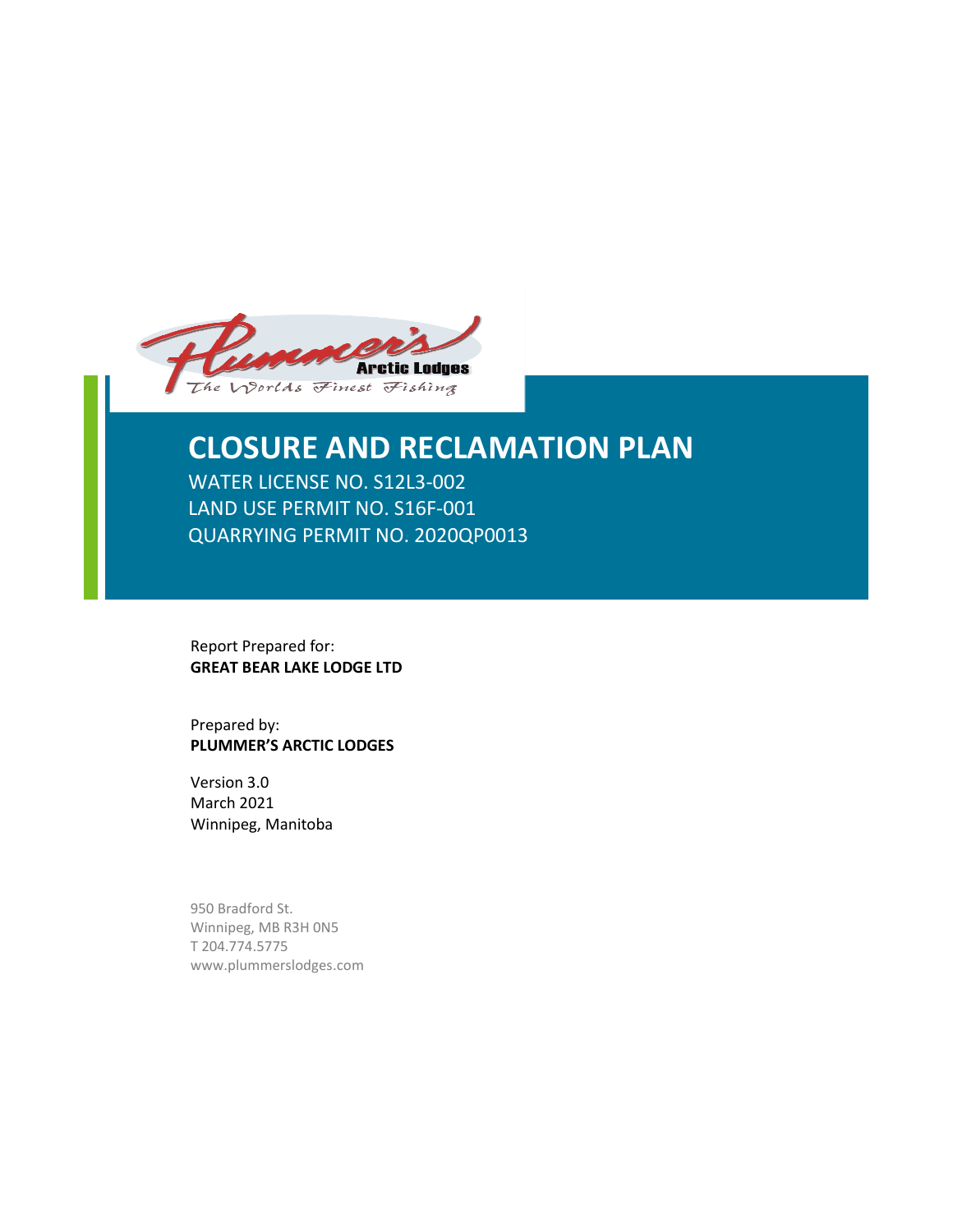# **VERSION CONTROL & REVISIONS**

| Version | Date                | <b>Issue Type</b> | Filename                                     | Description                  |
|---------|---------------------|-------------------|----------------------------------------------|------------------------------|
| V1.0    | 1-Jun-2017          | <b>Final</b>      | Bear ClosureRestorationPlan 2017-06-01 final | Original Document            |
|         |                     |                   | $V1.0.$ docx                                 |                              |
| V2.0    | 04-Mar-2019 Final   |                   | Bear ClosureRestorationPlan 2019-03-04 final | Formatting                   |
|         |                     |                   | $V2.0.$ docx                                 |                              |
| V3.0    | 31-Mar-2021   Final |                   | Bear ClosureReclamationPlan 2021-03-31 final | Update content & formatting. |
|         |                     |                   | V3.0.docx                                    |                              |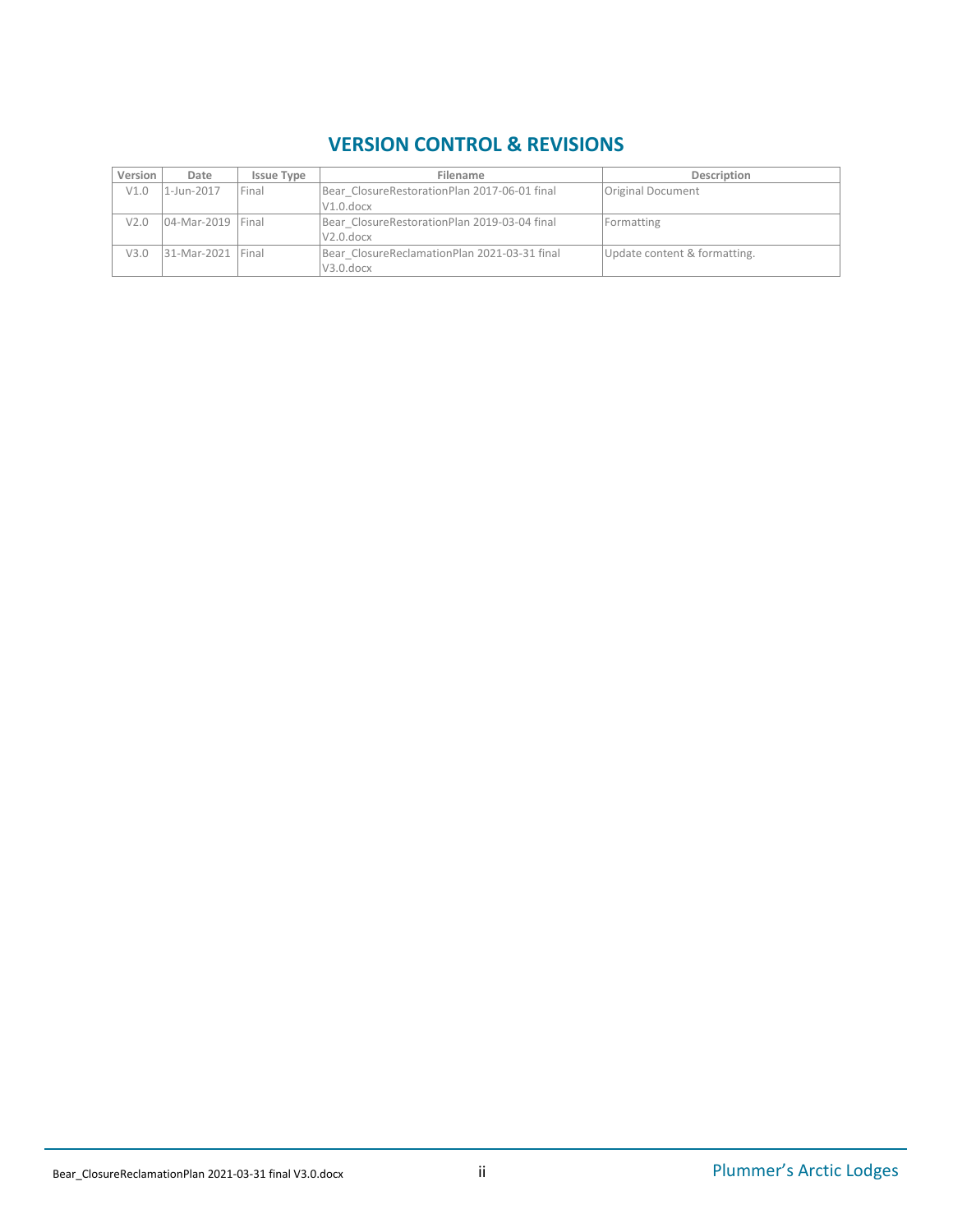#### **TABLE OF CONTENTS**

| 2.1           |  |                                                                                |  |
|---------------|--|--------------------------------------------------------------------------------|--|
| $2.2^{\circ}$ |  |                                                                                |  |
| 2.3           |  |                                                                                |  |
| 2.4           |  |                                                                                |  |
|               |  |                                                                                |  |
|               |  |                                                                                |  |
|               |  |                                                                                |  |
|               |  |                                                                                |  |
|               |  |                                                                                |  |
|               |  |                                                                                |  |
|               |  |                                                                                |  |
|               |  |                                                                                |  |
|               |  |                                                                                |  |
|               |  | APPENDIX A - LOCATIONS OF DISTURBED AREAS, BORROW MATERIAL LOCATIONS, AND SITE |  |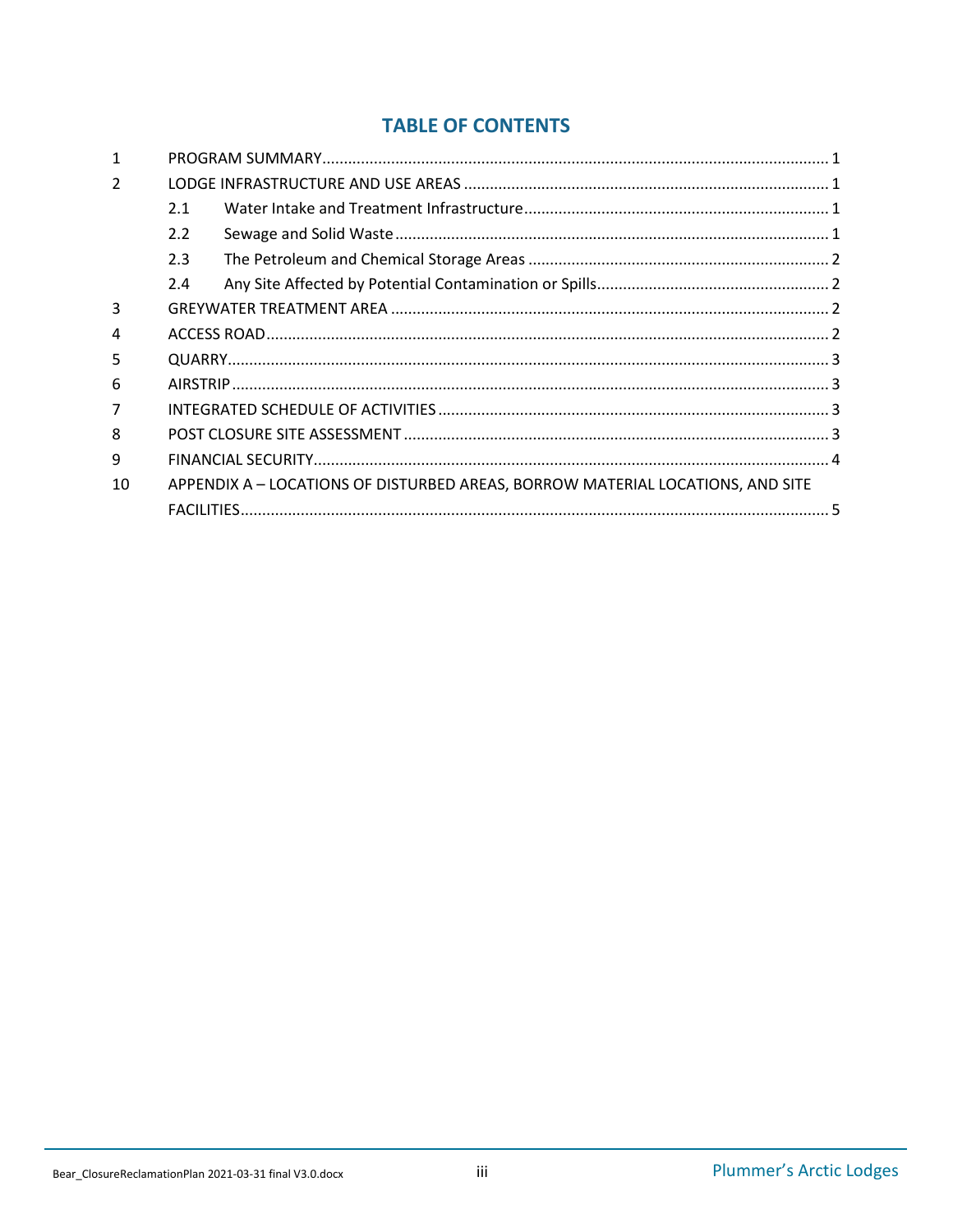#### <span id="page-3-0"></span>**1 PROGRAM SUMMARY**

The Great Bear Lake Lodge Ltd. closure and reclamation plan contain the closure and reclamation plans for the existing lodge infrastructure and use areas, greywater treatment area, access road, quarry, and airstrip.

Any remediation and reclamation will be carried out to a Closure Goal, defined as:

*"To return the [project] site and affected areas to viable, and wherever practicable, selfsustaining ecosystems that are compatible with a healthy environment and with human activities."*

Great Bear Lake Lodge Ltd. intends to carry out its closure and reclamation activities (outlined in the sub-sections below), guided by the Board's four closure principles of Physical Stability, Chemical Stability, No Long-Term Active Care, and Future Use. It is anticipated that any reclaimed sites will be inspected as required over subsequent years after the completion of the closure and reclamation plan to confirm reclamation success.

# <span id="page-3-1"></span>**2 LODGE INFRASTRUCTURE AND USE AREAS**

# <span id="page-3-2"></span>**2.1 Water Intake and Treatment Infrastructure**

The water treatment infrastructure consisting of a UV filter and protective case will be brought to Yellowknife for subsequent sale or storage.

The water intake is located on the Northside of the lodge building and is composed of an intake unit with a fine mesh screen, hoses, and water pump. The water intake will be pulled out of the water and all components will be brought to Yellowknife for subsequent sale or storage.

# <span id="page-3-3"></span>**2.2 Sewage and Solid Waste**

There are four sewage and solid waste tanks on site. Two 1000-gallon tanks and two 500-gallon tanks. These would be removed from the ground and transported to Yellowknife for sale or disposal. The remaining holes would be filled to match the surrounding lithology using material that is readily available on site. Backfill will be completed to maintain drainage and continuous topographic contouring.

All material suitable for burning using an open pit methodology (i.e., untreated wood, paper, cardboard) will be incinerated on-site. Ash will be tested in an approved laboratory before it is placed into a landfill site. There is a Caterpillar dozer on-site to construct a landfill and a grader for the completion of these closure activities. Landfill material will be covered by a minimum of 90cm of fill.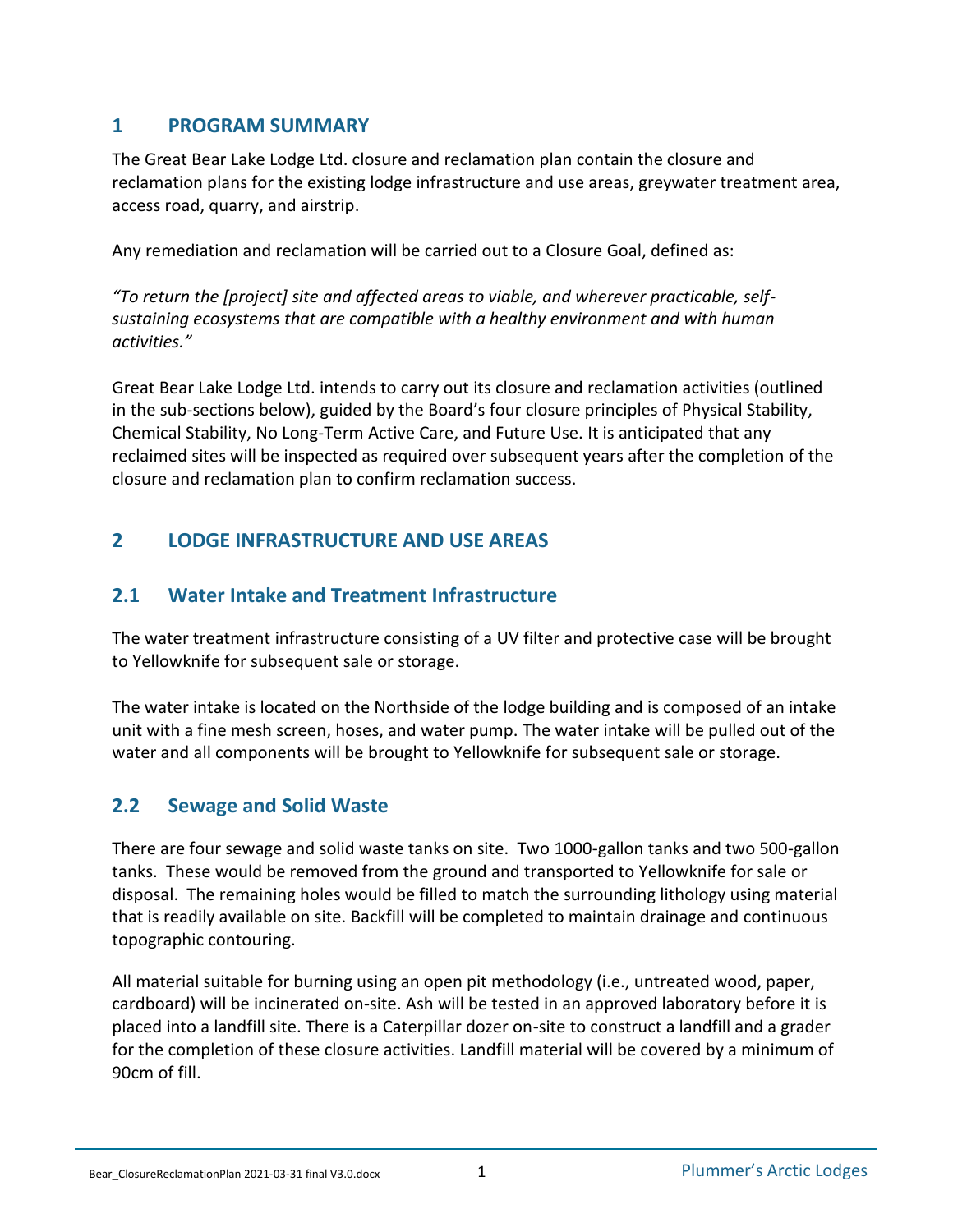All material unsuitable for open burning will be removed from the site and disposed of in an approved facility. This includes hazardous materials and Great Bear Lake Lodge has registered to transport hazardous goods with the GNWT. There is a Caterpillar dozer on-site to construct a landfill and a grader for completion of the remediation. All empty drums will be crushed on-site and removed to Yellowknife for recycling as well as all salvageable metals. All equipment, tools, and items that can be salvaged will be loaded onto the barge and transported to Deline to be shipped to Yellowknife on the winter road to await sale or disposal. This material will include all items deemed unacceptable for landfill by the inspector.

#### <span id="page-4-0"></span>**2.3 The Petroleum and Chemical Storage Areas**

The aboveground fuel storage tanks described in the Great Bear Lake Lodge Ltd. Spill Contingency Plan, vehicles, and heavy equipment will be removed from the site, transported to Deline by barge, and then to Yellowknife for sale, storage, or disposal.

# <span id="page-4-1"></span>**2.4 Any Site Affected by Potential Contamination or Spills**

To date, there have been no contaminated sites at the time of the issuance of this reclamation and closure plan. Should there be an occurrence that results in a contaminated site, the contamination will be dealt with according to the approved 'Spill Contingency Plan' attached to the license, and remediation/clean-up activities will be completed to the satisfaction of the regulator/governing authority.

#### <span id="page-4-2"></span>**3 GREYWATER TREATMENT AREA**

The Greywater Treatment area located between the lodge and quarry is greater than 300 m away from the water's edge (original high-water mark) and greater than 20 m above historical water levels. All infrastructure leading to the treatment area will be removed and transported back to Yellowknife for disposal, re-sale, or storage. The site will be inspected for any adverse effects to vegetation and to ensure that natural drainage through the site is maintained.

#### <span id="page-4-3"></span>**4 ACCESS ROAD**

The access road running from the airstrip to the lodge is approximately 3.2 km long. There is one culvert that has been placed under this road that would be removed along with the material used to install and support the culvert to restore natural drainage and topography. During this removal, a silt fence and other sediment control measures will be implemented to mitigate any environmental impacts during the reclamation process. Drainage will be improved and established at the time of closure and reclamation. The road will overgrow with natural vegetation and be reclaimed over time.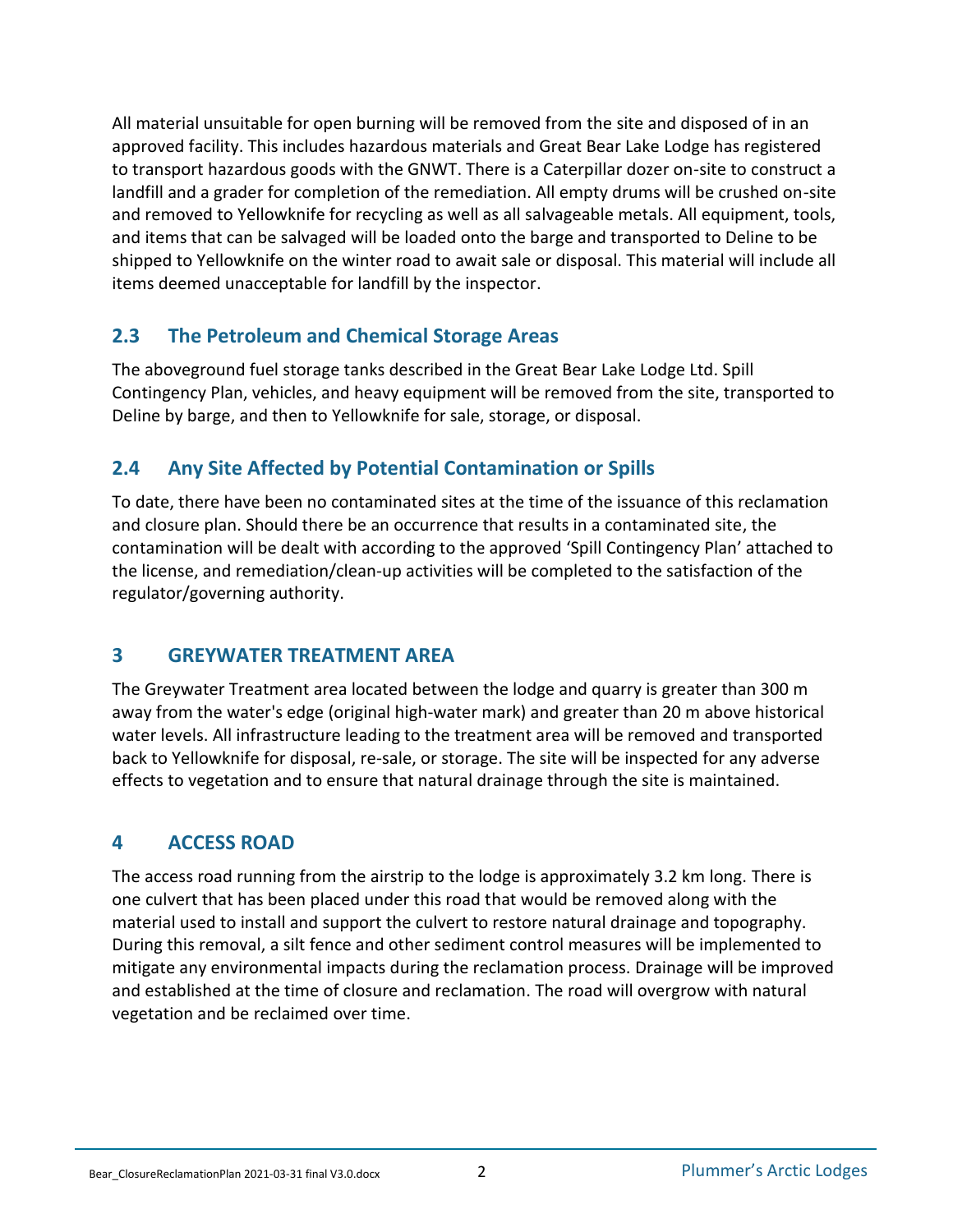#### <span id="page-5-0"></span>**5 QUARRY**

All facilities, structures, machinery, and materials will be removed from the quarry area to be transported off-site or for approved materials to be incinerated. Using equipment already onsite, natural drainage will be restored, and contouring completed to make the site aesthetically pleasing and to promote re-vegetation where possible. In areas where the material has been borrowed, natural lithology will be restored where possible.

#### <span id="page-5-1"></span>**6 AIRSTRIP**

All facilities, structures, machinery, and materials will be removed from the airstrip to be transported off-site or for approved materials to be incinerated. Upon implementation of the reclamation and closure plan and when grading/maintenance of the airstrip is stopped, the natural vegetation that we prevent from taking it over, would cover the airstrip and return it to its natural state. To promote natural re-vegetation, the company will consult with an environmental consultant to determine if additional steps would be required (e.g., recontouring or scarifying). The site will be remediated to its pre-disturbed condition and will be suitable for any use that it would have been suited to before the establishment of the lodge.

### <span id="page-5-2"></span>**7 INTEGRATED SCHEDULE OF ACTIVITIES**

The site, should the company choose to abandon it, would be remediated over 12-14 months starting in the spring of the year of abandonment. The reason for the time frame is to make use of two summer seasons and one winter season for the removal of all materials. Project activities will be contingent on weather conditions especially if any winter access is required.

Any environmental monitoring and reclamation treatments will be conducted from July – August.

# <span id="page-5-3"></span>**8 POST CLOSURE SITE ASSESSMENT**

Great Bear Lake Lodge Ltd. acknowledges its obligation to address any residual environmental impacts of the abandonment and reclamation activities. These locations will be assessed after the activities have been completed until the conditions set out in the land use permit have been met. If any residual impacts are identified, Great Bear Lake Lodge Ltd. will carry out activities to mitigate them to the satisfaction of the regulator.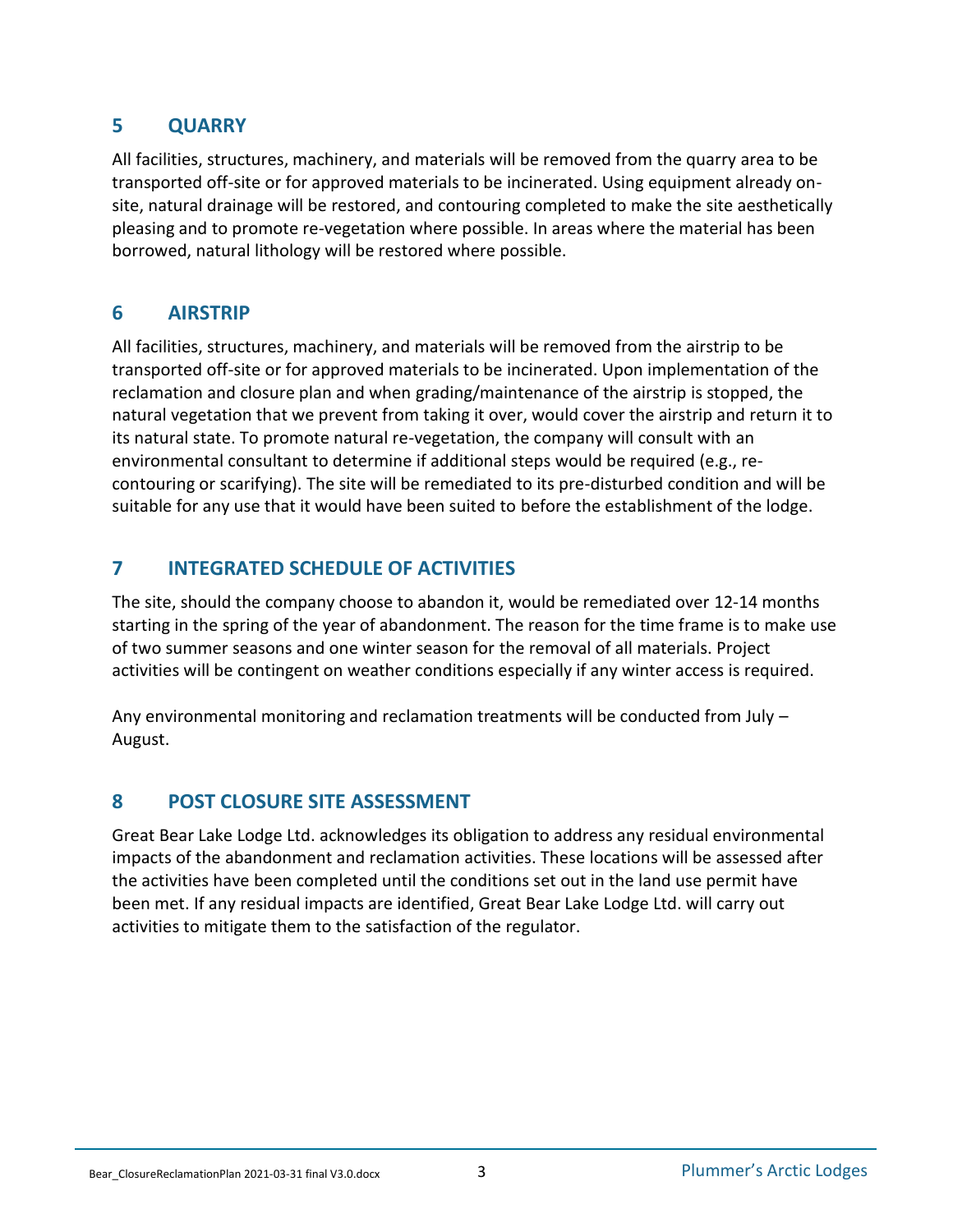#### <span id="page-6-0"></span>**9 FINANCIAL SECURITY**

Great Bear Lake Lodge Ltd. through its operation throughout the years is financially secure with a strong balance sheet. Money has been set aside in trust to be used towards reclamation and closure costs. Costs will be kept low due to there being equipment owned by Great Bear Lake Lodge Ltd. already being available on-site (e.g., dozer and grader).